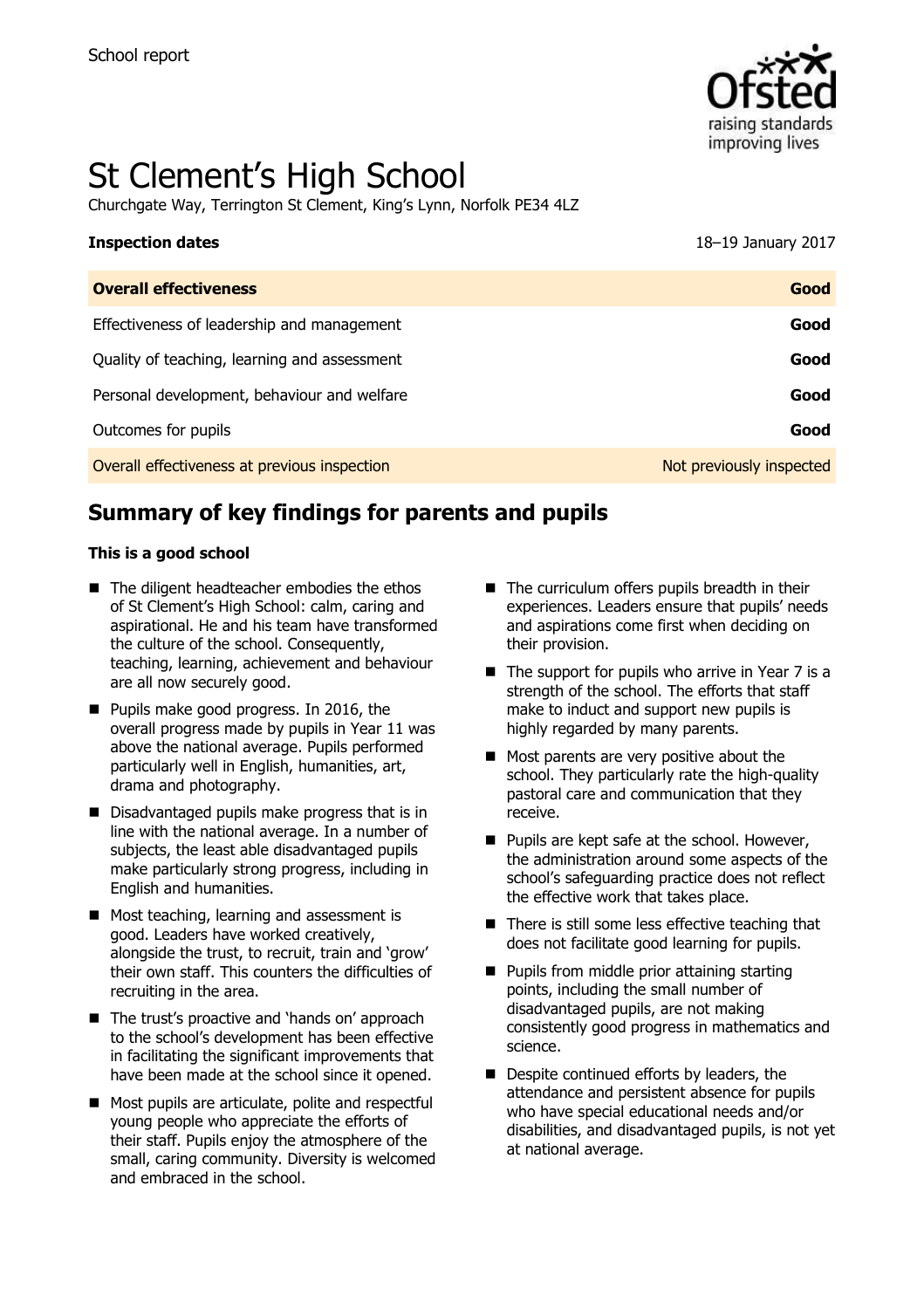

# **Full report**

### **What does the school need to do to improve further?**

- Ensure that the administration of documentation around safeguarding reflects the effective practice in the school, and that governors undertake more rigorous checks on the quality of this aspect of the school's work.
- Continue to improve the quality of teaching and achievement, most notably in mathematics and science, especially for middle prior attainers, including those who are disadvantaged, so that progress is more rapid to raise pupils' level of attainment.
- Increase the attendance, and reduce the persistent absence, of disadvantaged pupils and pupils who have special educational needs and/or disabilities, so that it is at least in line with the national average for all pupils.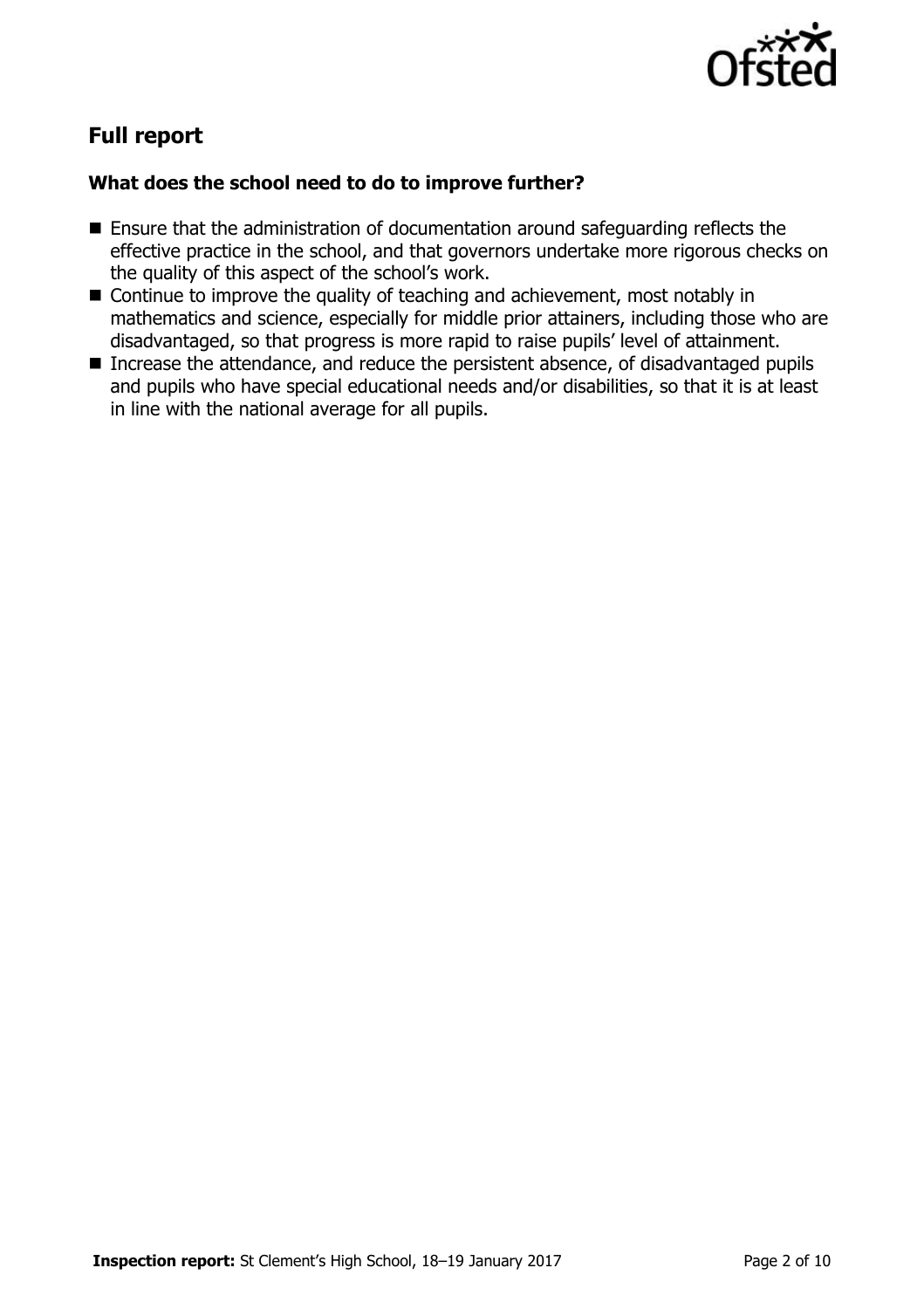

# **Inspection judgements**

### **Effectiveness of leadership and management Good**

- Leaders, governors and staff collectively have raised the quality of provision in the school since it opened in February 2014. The historic low performance, and poor pupil behaviour, of the predecessor school are in the past. Achievement, teaching, learning and behaviour are now securely good.
- The headteacher's resolute commitment to the pupils in his community is acknowledged by many pupils and parents. He has focused on getting the basics right; improving the learning environment, ensuring his staff model core values of respect and courtesy, and raising the quality of teaching and learning. As a result, the school is a welcoming and vibrant place, where happy pupils are developing into caring young adults.
- The trust has been instrumental in the school's improvement. The trust's passion, and dedication to the school, is evident in its constant work to support leaders to raise standards. For example, recruitment remains a challenge for the school, but the trust's executive headteacher works tenaciously with the other schools in the trust to see where mutual support can be provided. Consequently, although recruitment is a persistent issue, the trust provides the capacity that the school needs to continue to provide a broad curriculum.
- Leaders and trust advisers are rightly proud of the culture of 'in house' training among the academies in the trust. Middle and senior leaders are supported to 'grow' into new roles and positions. Subject leaders undertake cross-school moderation in preparation for the new GCSE syllabuses. Leadership at all levels is strong and improving.
- Leaders have created a curriculum which allows pupils to access breadth in their studies. Pupils achieve well in a variety of subjects. In particular, leaders have used the additional Year 7 catch-up funding to ensure that pupils who enter the school with lower standards of attainment begin to catch up with their classmates, especially in their basic literacy skills.
- Leaders and staff promote the importance of inclusion through the curriculum, and in their actions. Pupils are taught in lessons, and around the school, about what it is to be a caring and respectful citizen, and the importance of diversity in British society. As a result, people's differences are recognised and celebrated at St Clement's High School.
- Leaders have used the additional funding they receive for disadvantaged pupils effectively, to raise achievement and aspiration. Leaders use funds for basic equipment, small-group tuition and additional lessons. Leaders also provide additional financial support to disadvantaged pupils so they access educational trips, for example to Berlin to enhance their studies in history. Most disadvantaged pupils are now aspiring to achieve more in their future, and going on to post-16 destinations in education, training or employment.
- The knowledgeable leader for special educational needs is ensuring that funding is being used effectively constantly to review and revise the provision for pupils who have special educational needs and/or disabilities. Many parents commented positively about the support for their child's needs. The leader is using reviews to develop even sharper guidance to staff about practical classroom strategies that would help pupils learn even more effectively.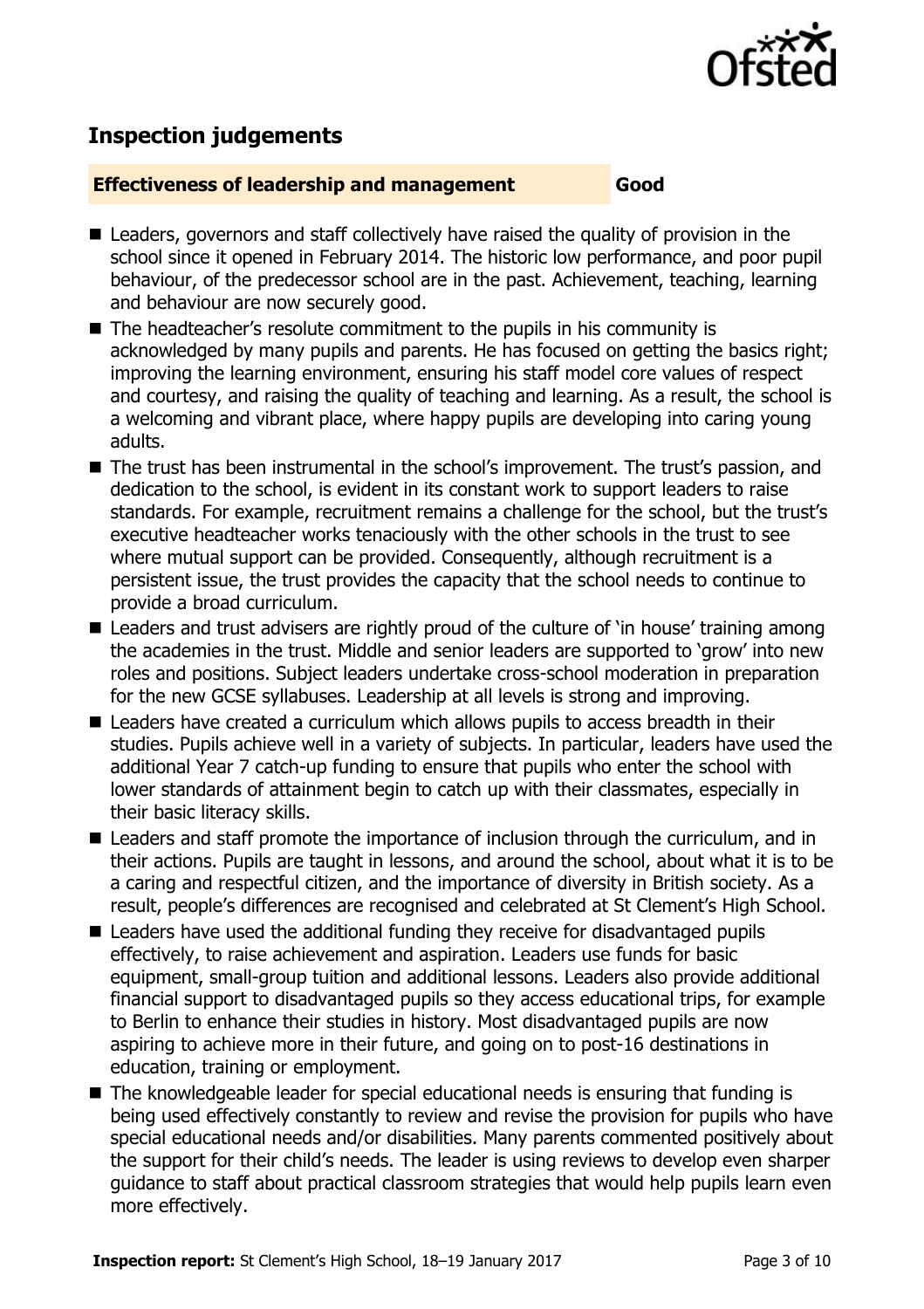

### **Governance of the school**

- Governors know the strengths and weaknesses in the school's provision. Governors come from a range of professional backgrounds. They use their expertise to question school leaders about the effectiveness of their actions. The local governing body works collaboratively with the trust, and the senior team, to ensure that they have a good understanding of the work of leaders and staff in the school.
- Governors ask challenging questions of the senior team, especially about the achievement, attendance and behaviour of pupils. They visit the school regularly to liaise with their link department areas. Governors use the information that they gather on their visits to confirm the information that they receive from the senior team. They check on the effectiveness of the spending of the additional funding that they receive, and have identified that the middle-attaining disadvantaged pupils in mathematics are a key focus for 2016/17.
- Governors undertake routine reviews of the single central record of staff recruitment to ensure that the school is undertaking all of the statutory checks when recruiting staff. They participate in regular training so that they are clear on their responsibilities, and ensure that staff are having regular and updated training on child protection and safeguarding. They also ensure that an annual safeguarding audit is undertaken and act quickly on any issues identified as requiring improvement. On occasion, though, their checks on the administration of some of the safeguarding practice in the school are not precise enough.

### **Safeguarding**

- $\blacksquare$  The arrangements for safeguarding are effective.
- The single central record of checks on staff is appropriate. Staff files are well maintained with the associated paperwork. The appointments of staff meet all statutory requirements.
- The work of the designated safeguarding leaders and pastoral team ensures that pupils receive timely, and effective, support from a range of different external and internal services where required, such as family liaison support work.
- Staff are well trained in the most up-to-date quidance, including 'Prevent', which focuses on preventing pupils becoming vulnerable to radicalisation and extremism. Staff make appropriate referrals to the designated safeguarding team, and feel confident to follow up their referrals if they remain concerned about a pupil's wellbeing.
- **Pupils are taught how to stay safe, both online and in the wider world. They access a** number of lessons, such as citizenship, and assemblies, which give additional guidance about the dangers of sexting and child sexual exploitation. Pupils say that they feel safe, and that there are staff who they can go to when they are worried about things.
- Some of the administration around safeguarding does not reflect the effective practice in the school, for example the school's safeguarding policy. Leaders acknowledge that checks of the school's administration of some of its paperwork need to be more precise and routine.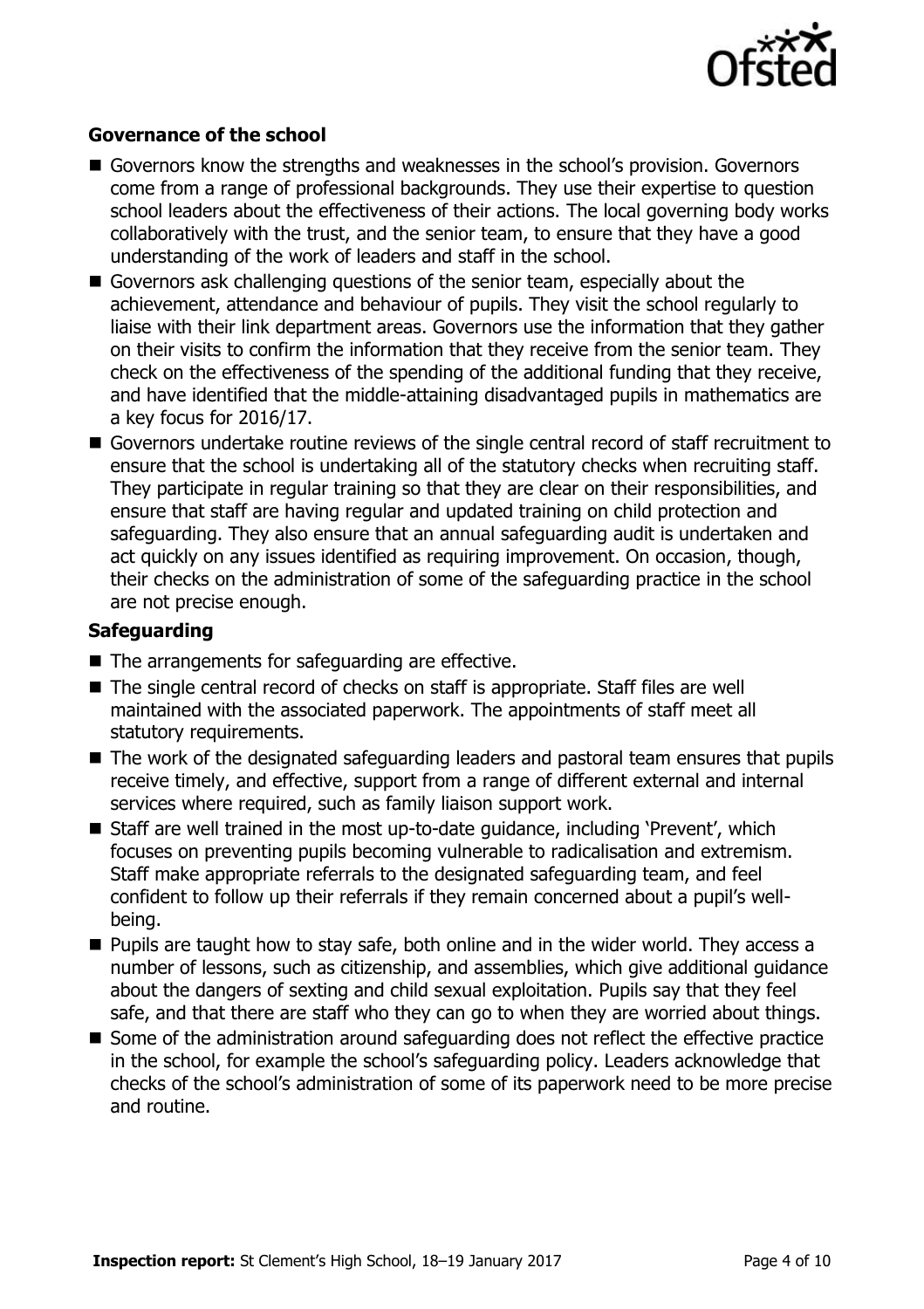

### **Quality of teaching, learning and assessment Good**

- $\blacksquare$  Most teaching, learning and assessment is good, with some that is especially strong.
- Staff have worked with other schools in the trust on cross-school marking and moderation. This is helping teachers to quality assure and check that their judgements about pupils' achievement are accurate and rigorous. Teachers use this understanding to give precise advice and guidance to pupils about how to improve their work.
- Most teachers use assessment information, and a thorough understanding of their subjects, to plan lessons over time that help pupils to build on their prior learning. For example, in a Year 10 geography lesson, pupils were asked to use their learning from the previous lessons and apply it to make a decision about the positives and negatives of the Rio de Janeiro Olympic Games. This was particularly helping the most able pupils in the class to revise their knowledge and apply it to an examination question in the lead-up to a test.
- Teachers use questions effectively, encouraging pupils to explain their reasons for their answers. For example, in a Year 7 history lesson pupils were being asked to use an array of evidence to decide whether life in the middle ages was fun. The whole lesson was focused on pupils using their prior knowledge to answer this question, and make an overall judgement about an aspect of medieval life.
- **Pupils are encouraged to read, both in lessons and out of school. The most able and** least able pupils who read to inspectors did so with fluency and confidence. Smallgroup and one-to-one tuition is helping the least able pupils to gain basic skills in reading and comprehension. This is supporting their learning across the curriculum. In particular, the least able pupils are being supported to structure written work very effectively, especially in English and humanities. Consequently, the quality of extended written work is becoming increasingly effective for these pupils.
- Teachers plan effectively for the different needs of pupils in their lessons. For example, the communication between teaching assistants and teachers is ensuring that those pupils who have special educational needs and/or disabilities, and less able pupils, receive timely intervention in lessons to ensure that they learn effectively.
- Teachers are using the school's marking and feedback policy to give clear guidance to pupils about what they need to do in order to improve their work.
- Staff who are new to the profession are well supported. These staff appreciate the support that they receive to plan for pupils' specific needs. They are confident in the guidance that they receive, to teach with increasing effectiveness.
- $\blacksquare$  Some less effective teaching, in the rare instances where it exists, does not plan precisely or well enough for pupils' different needs in lessons. Most notably, in some mathematics and science lessons, planning and activities are not secure enough in ensuring that pupils deepen their knowledge, or develop new skills quickly enough.

### **Personal development, behaviour and welfare Good**

### **Personal development and welfare**

- The school's work to promote pupils' personal development and welfare is good.
- Many pupils and parents comment on the high-quality pastoral care provided at the school. Parents report particularly on the excellent communication from the pastoral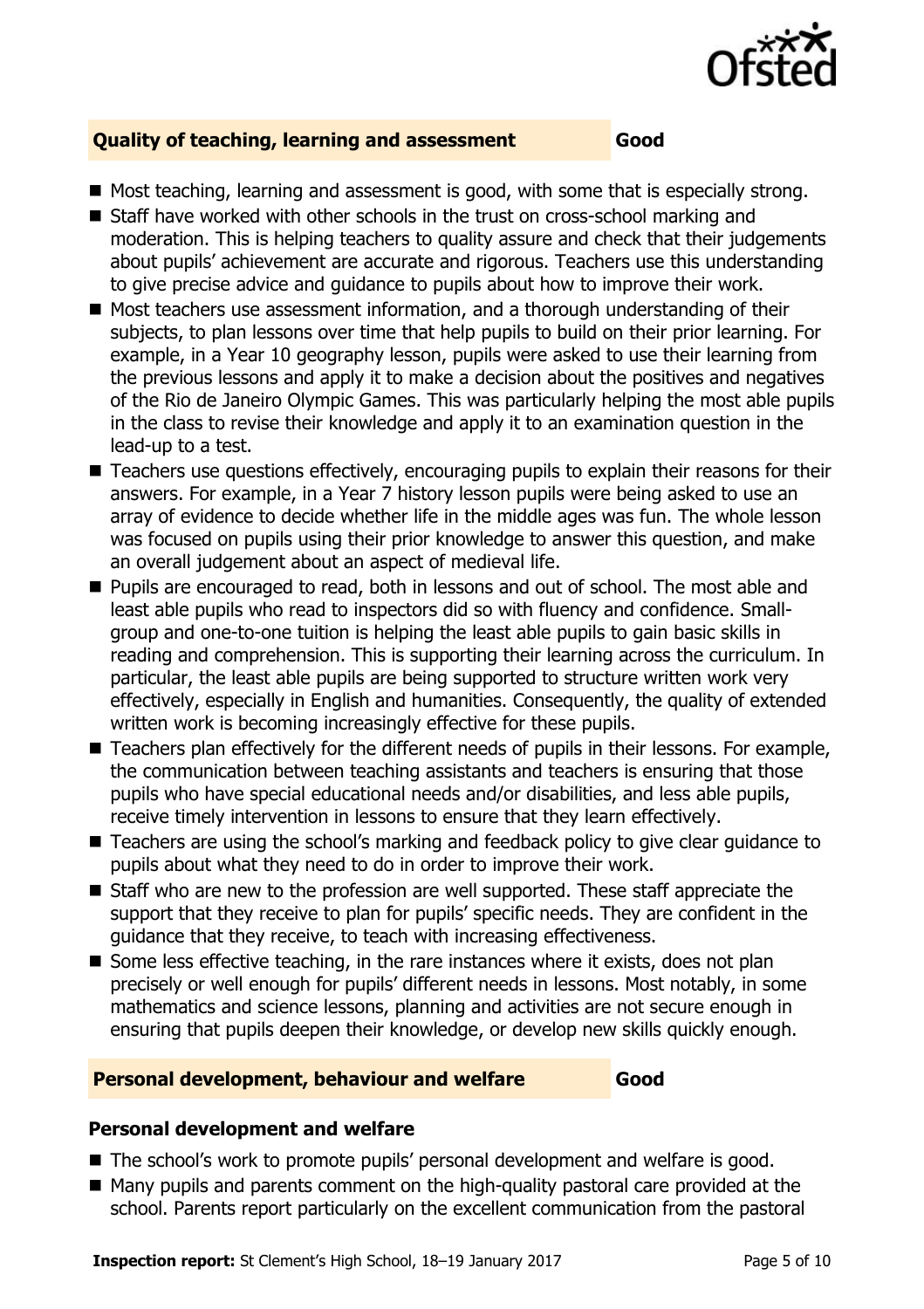

team when they raise concerns, or need help or guidance. Pupils feel that staff are vigilant and dedicated to helping them. Pupils said that staff 'go the extra mile' to support their academic and personal needs.

- Year 7 pupils, and their parents, commented on the high-quality transition and induction that they receive when they first join the school. This is well-organised and systematic work with primary-aged pupils in the community and beyond. This is a real strength in the school's provision and is ensuring that pupils are confident and happy to start at the school.
- **Pupils are being given increasing opportunities to have a voice in the way that the** school runs. A significant proportion of pupils are proactive members of the school council. This articulate and thoughtful group of young people meet with staff and leaders to represent the ideas of pupils in the school.
- Children looked after are happy and attend well. They are supported academically and socially, which ensures that they make friends and attend well. Their safeguarding and well-being is monitored effectively. Leaders have identified that further work to ensure that these pupils have an active voice in how their funding is allocated would further enhance this positive experience.
- While safeguarding is effective and pupils are safe, some of the administration around safeguarding is not as sharp or precise as it could be, and does not fully reflect the effective practice in the school. One example is the safeguarding policy and staff code of conduct, which does not always reflect the very specific and unique context of the school.

### **Behaviour**

- The behaviour of pupils is good.
- Leaders have put extensive thought and effort into developing the site since it opened, to ensure that it provides a welcoming learning environment for pupils and visitors. Leaders have invested in much-needed redecoration. They also ensure that the celebrations of pupils' work and achievements are regularly updated to reflect what pupils are currently achieving. The school is a vibrant place that welcomes pupils through its doors.
- The passion of leaders, staff and the trust is evident in both their work around the school and in the commentary from pupils. Pupils commented that 'The best thing about this school is the staff; they make the school what it is.' In particular, older pupils are glowing in their praise for the headteacher, and for the 'transformation' in the school since it opened, especially in behaviour and teaching.
- $\blacksquare$  Staff promote positive relationships. Most pupils follow their example in the way they treat each other and staff in the school. Consequently, the school's use of fixed-term exclusion and permanent exclusion is now reducing, as are the numbers of concerns about pupils' behaviour within the school.
- Published information about the attendance and persistent absence of disadvantaged pupils and those who have special educational needs and/or disabilities indicates that this is not yet at national average. Leaders, the trust and governors have made this a priority focus for 2016/17. There is clear evidence that the strategies employed by leaders are starting to have an impact on individual pupils.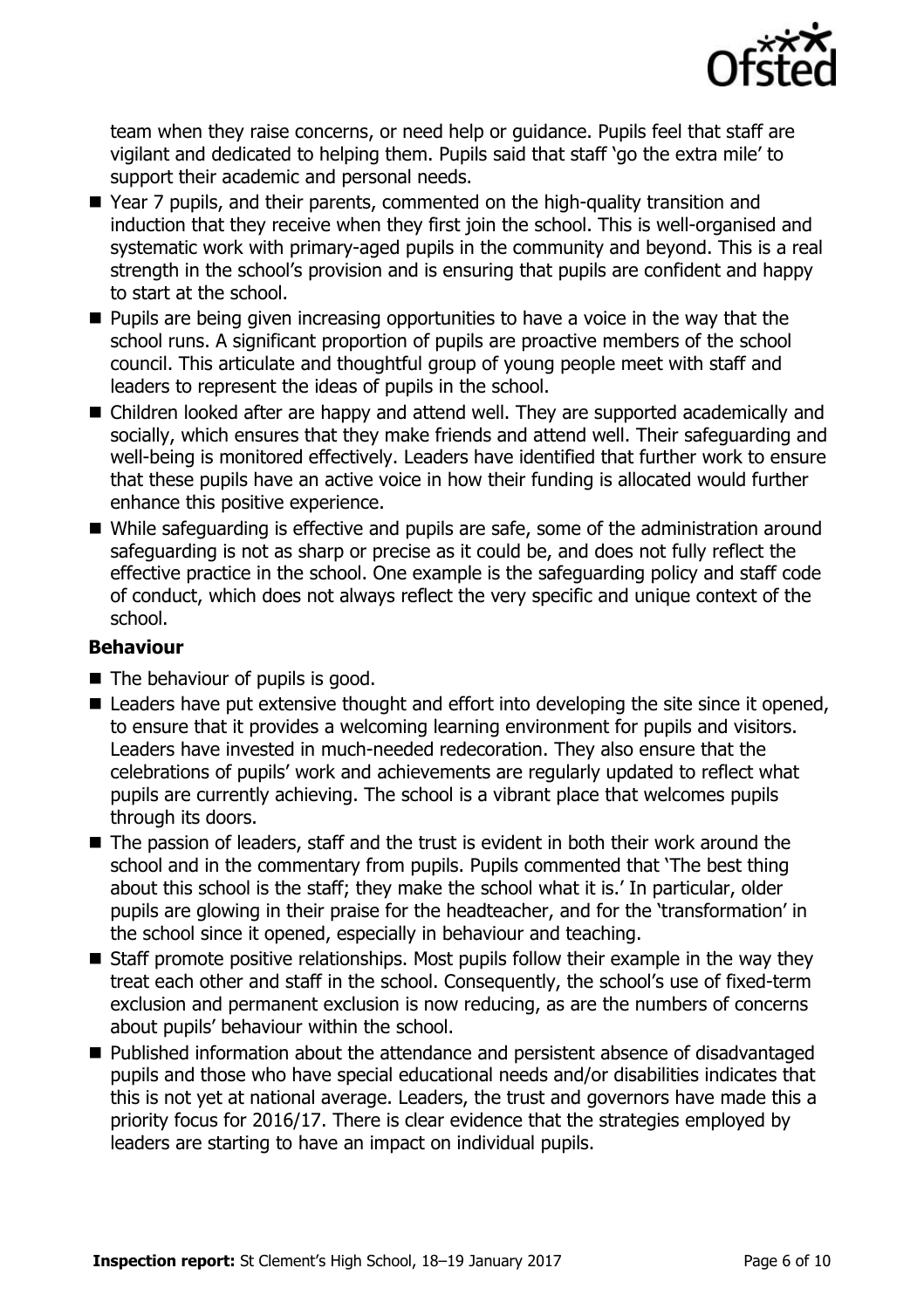

### **Outcomes for pupils Good**

- Results in 2015 and 2016 showed continued improvements in the quality of outcomes for pupils.
- In almost all year groups, pupils enter the school with levels of attainment that are significantly lower than those expected for their age. From this low starting point, pupils' overall achievement in Year 11, in 2016, was broadly in line with the national average. Consequently, pupils made better overall progress at St Clement's High School than did pupils nationally.
- In 2016, pupils achieved well in a range of subjects. In English and humanities pupils' achievement overall was above the national average. Pupils also made rapid progress and achieved well in a number of non-core subjects such as art, photography and drama. Pupils' overall progress in science and mathematics was broadly in line with the national average.
- In 2016, disadvantaged pupils in Year 11 made progress that was broadly in line with other pupils nationally from their various starting points. This is a clear improvement in the achievement of these pupils over time. However, in science, disadvantaged pupils' progress was below the national average, especially for the very small numbers who were least able.
- The percentage of pupils who achieved a good pass in English and mathematics rose in 2015. This fell slightly in 2016, as a result of a dip in mathematics attainment. However, leaders have identified that the quality of teaching, and standards for middle prior attaining pupils, is an area for improvement, and features heavily in their current development planning and strategies.
- The progress of pupils who had special educational needs and/or disabilities, in 2016, was broadly in line with the national average. The numbers of pupils with a statement of special educational needs or an education, health and care plan are very small in each cohort, so it is not possible to report on their achievement without identifying individual pupils.
- The most able pupils make good progress and attain well, most notably in English, humanities, science and an array of non-core subjects. This means that their attainment is broadly in line with the national average for the most able pupils. There were no high prior attaining disadvantaged pupils in Year 11 in 2016 to report on. However, there are no discernible differences between the achievement of the very small proportion of high-attaining disadvantaged pupils currently in the school, and their classmates who started the school with similar attainment.
- **IMPROM** Improvements in the achievement of pupils and in the quality of information, advice and guidance, are ensuring that pupils are securing better destinations for their post-16 provision. The numbers of pupils, including those who are disadvantaged, who are accessing higher education, training or employment are rising, and likely to be above the national average.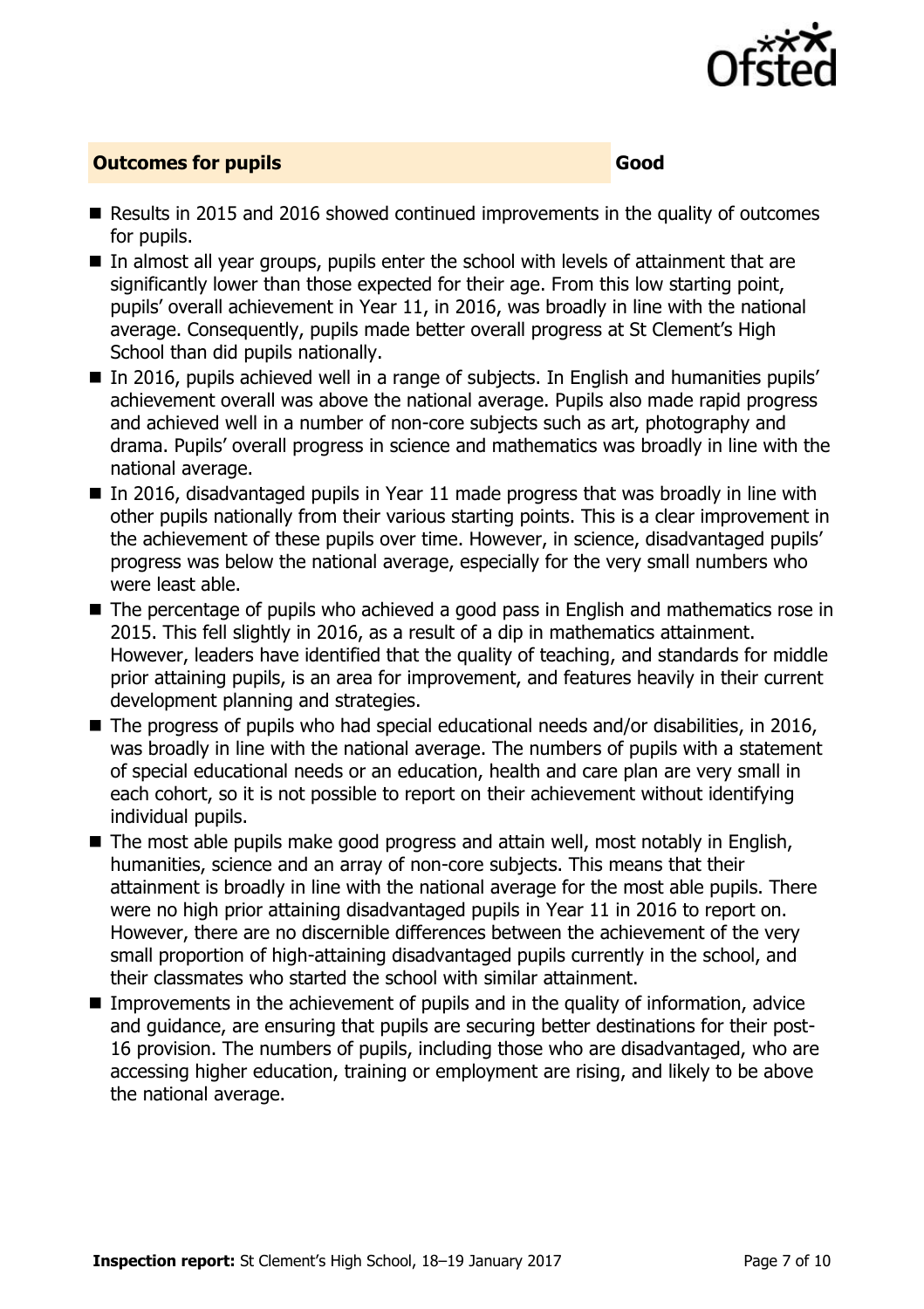

## **School details**

| Unique reference number | 140557         |
|-------------------------|----------------|
| Local authority         | <b>Norfolk</b> |
| Inspection number       | 10023350       |

This inspection of the school was carried out under section 5 of the Education Act 2005.

| Type of school                      | Other secondary              |  |
|-------------------------------------|------------------------------|--|
| School category                     | Academy sponsor-led          |  |
| Age range of pupils                 | 11 to 16                     |  |
| <b>Gender of pupils</b>             | Mixed                        |  |
| Number of pupils on the school roll | 590                          |  |
| Appropriate authority               | Academy trust                |  |
| Chair                               | Ed Weightman                 |  |
| <b>Headteacher</b>                  | Nigel Willingham             |  |
| Telephone number                    | 01553 828 648                |  |
| Website                             | www.stclementshigh.org.uk    |  |
| <b>Email address</b>                | office@stclementshigh.org.uk |  |
| Date of previous inspection         | Not previously inspected     |  |

### **Information about this school**

- The school meets requirements on the publication of specified information on its website.
- The school complies with Department for Education guidance on what academies should publish.
- This is a smaller than average school. The numbers on roll have been increasing year on year for the last three years, and it is nearly at full capacity.
- The school opened in February 2014 under the sponsorship of the West Norfolk Academies Trust (WNAT). The predecessor school was in special measures.
- The proportion of pupils who are eligible for the additional funding (pupil premium) is below the national average.
- The proportion of pupils who have special educational needs and/or disabilities is below the national average.
- The school meets the current minimum government floor standards for achievement.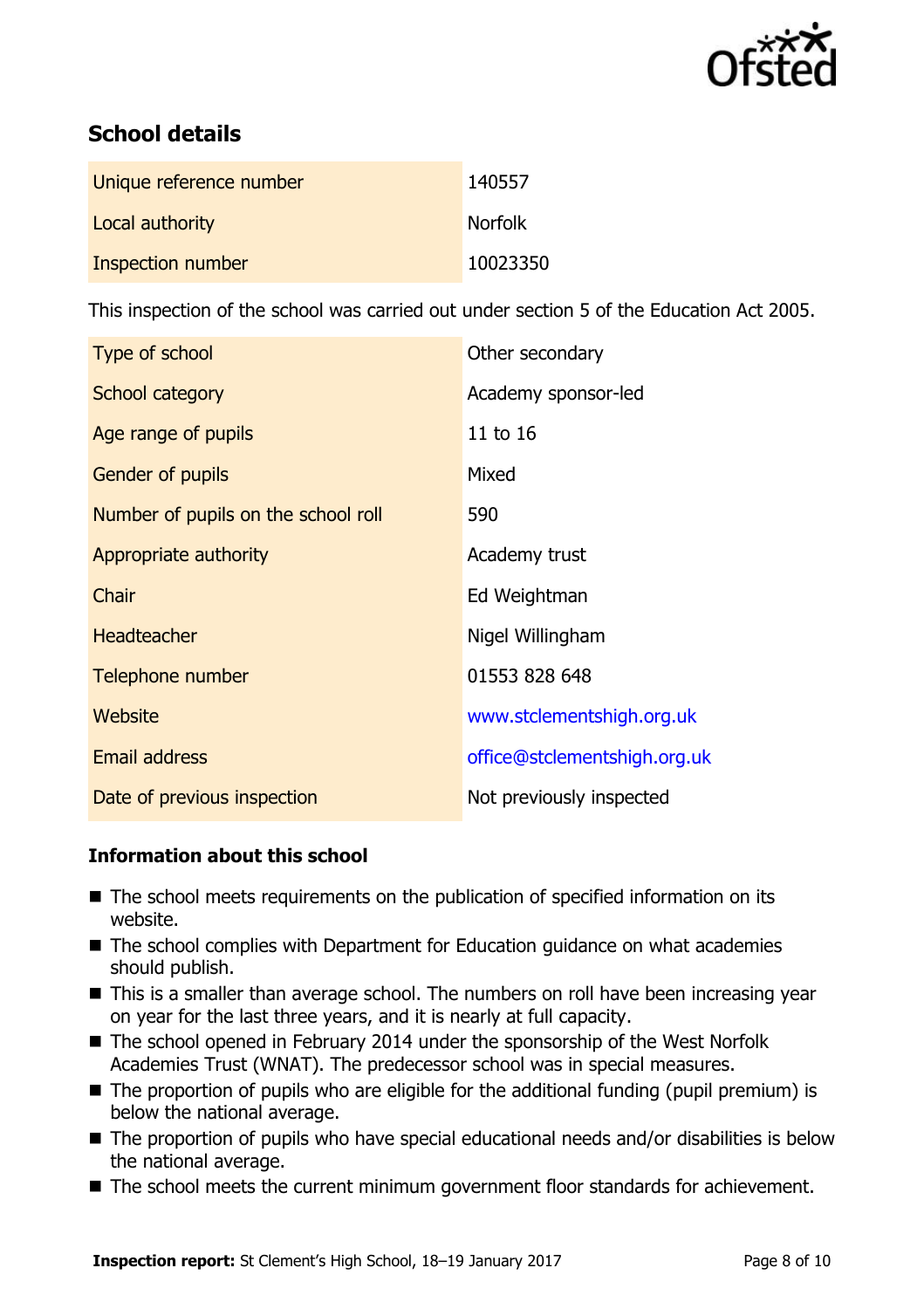

# **Information about this inspection**

- Inspectors undertook learning walks and observations in 25 lessons. Some of these lessons were observed jointly with senior leaders. Inspectors also visited a tutor time and an assembly. Inspectors also undertook a work scrutiny of pupils across the five year groups in a range of their subjects.
- Inspectors held meetings with the headteacher, executive headteacher/chief executive officer of the trust, a number of trust advisers, senior leaders, middle leaders, the chair of the trust, and the chair of the local governing body.
- Inspectors reviewed a range of school documentation, including that relating to safeguarding, site safety, achievement, attendance and behaviour.
- Inspectors reviewed 49 parental responses on Ofsted's online questionnaire for parents during the inspection, including the free text commentary. Inspectors also reviewed 16 pupil survey results, and 34 staff survey results. Inspectors also reviewed the school's own surveys. Inspectors met with a number of pupils formally and spoke to pupils in lessons and around the school.
- Inspectors observed pupils' arrival to the school, and their conduct at break and lunch, as well as between lessons.

### **Inspection team**

| Kim Pigram, lead inspector | Her Majesty's Inspector |
|----------------------------|-------------------------|
| Carole Herman              | Ofsted Inspector        |
| John Wilson                | <b>Ofsted Inspector</b> |